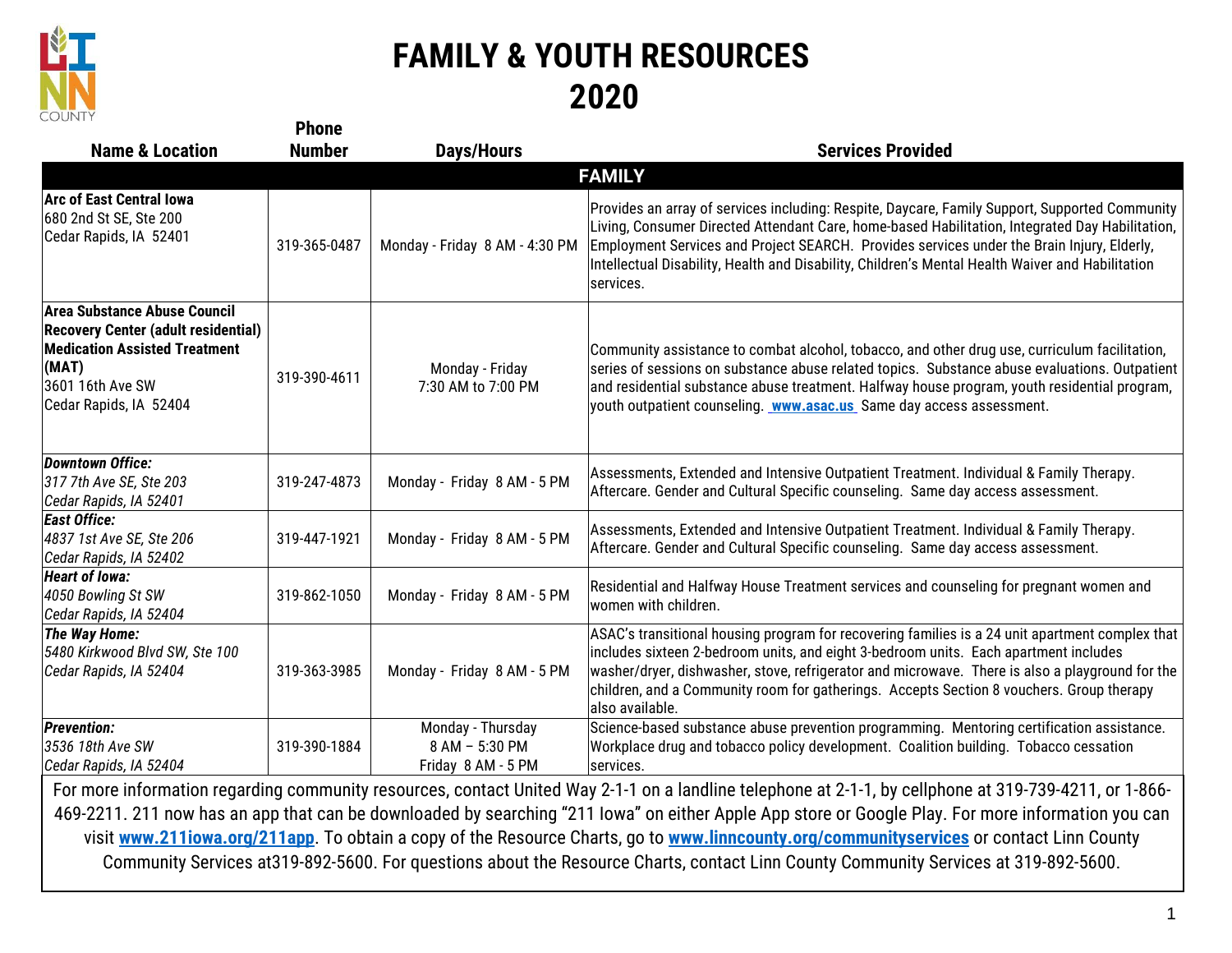|                                                                                                                                                    | <b>Phone</b>  |                                                                                                                                                           |                                                                                                                                                                                                                                                                                                                                                                                                                                                                                                                                                                                                                                                                                                                                                                                                                                                                                                                                                                                |
|----------------------------------------------------------------------------------------------------------------------------------------------------|---------------|-----------------------------------------------------------------------------------------------------------------------------------------------------------|--------------------------------------------------------------------------------------------------------------------------------------------------------------------------------------------------------------------------------------------------------------------------------------------------------------------------------------------------------------------------------------------------------------------------------------------------------------------------------------------------------------------------------------------------------------------------------------------------------------------------------------------------------------------------------------------------------------------------------------------------------------------------------------------------------------------------------------------------------------------------------------------------------------------------------------------------------------------------------|
| <b>Name &amp; Location</b>                                                                                                                         | <b>Number</b> | Days/Hours                                                                                                                                                | <b>Services Provided</b>                                                                                                                                                                                                                                                                                                                                                                                                                                                                                                                                                                                                                                                                                                                                                                                                                                                                                                                                                       |
| <b>Cedar Rapids Family Home Child</b><br><b>Care Association</b><br>4024 M Ave NW<br>Cedar Rapids, IA 52405                                        | 319-362-3960  | Varies Call for assistance<br>Website is best form of contact<br>for child care referrals<br>(use referral tab)                                           | A group of in home registered child development home providers that provide DHS approved<br>training and support to other registered and non-registered child development home providers<br>that accept child care assistance funding. Also provides DHS approved child care referrals.<br>This is not a resource for crisis care. For more information, go to: www.crfhcca.org.                                                                                                                                                                                                                                                                                                                                                                                                                                                                                                                                                                                               |
| <b>Cedar Rapids Public Library</b><br>450 5th Ave SE<br>Cedar Rapids, IA 52401                                                                     | 319-261-7323  | Monday - Thursday 9 AM - 8 PM<br>Friday & Saturday 9 AM - 5 PM<br>Sundays 1 - 5 PM                                                                        | The Cedar Rapids Public Library is more than a place to find a good book, as it provides many<br>programs each month. For children, story times and toddler times are given; families will enjoy<br>the special programs and book discussions. Computer classes are offered in the technology<br>learning center. Computerized databases help library users' access information quickly.<br>Internet access is provided along with word processing stations and more. It is also accessible<br>to those individuals with physical disabilities. www.crlibrary.org                                                                                                                                                                                                                                                                                                                                                                                                              |
| <b>Ladd Library</b><br>3750 Williams Blvd SW<br>Cedar Rapids, IA 52404                                                                             | 319-261-7323  | Monday-Thursday 8am-8pm<br>Friday-Saturday 9am-5pm<br>Sunday 1pm-5pm                                                                                      | Computer classes are offered. Internet and computer access is available. This location has one<br>community meeting room and two study rooms available on a first come first serve basis. It is<br>also accessible to those individuals with physical disabilities. Ladd Library is also home to the<br>Opportunity Center offices and other reference services. <b>WWW.crlibrary.org</b><br>opportunitycenter@crlibrary.org 319-739-0456                                                                                                                                                                                                                                                                                                                                                                                                                                                                                                                                      |
| <b>Center Point Public Library</b><br>720 Main St<br>Center Point, IA 52213                                                                        | 319-849-1509  | Monday & Thursday 1 PM - 8 PM<br>Tuesday 8:30 AM - 1 PM<br>Wednesday 1 PM - 8 PM<br>Friday 8:30 AM - 5:30 PM<br>Saturday 10 AM - 2 PM<br>Closed on Sunday | The Center Point Public Library is a destination in the community and surrounding area. People<br>gather for meetings, attend special events and programming for all ages, use technology for<br>distance learning and borrow from the 22,000 physical items and over 12,000 digital items<br>available for education and entertainment. Early literacy and summer reading activities bring a<br>wealth of advantages to growing minds. Find us on line with Facebook or at<br>www.centerpoint.lib.ia.us                                                                                                                                                                                                                                                                                                                                                                                                                                                                       |
| <b>City of Cedar Rapids Parks and</b><br><b>Recreation Department-</b><br><b>NW Recreation Center</b><br>1340 11th St NW<br>Cedar Rapids, IA 52405 | 319-286-5566  | Monday - Friday 8 AM - 9 PM<br>Saturday 12 PM - 6 PM<br>Sunday 12 PM - 4 PM                                                                               | The Parks and Recreation Department manages over 4,471 acres of city owned property. In<br>addition to 96 areas formally named, there are hundreds of acres held in reserve as undeveloped<br>green space for future park expansion and flood control. We operate and maintain facilities for<br>public use including four municipal golf courses, six swimming pools, splash pads, 25 pavilions,<br>Ushers Ferry Historic Village, Old MacDonald's Farm in Bever Park, Tuma Soccer Complex, Tait<br>Cummins Sports Complex, Noelridge Park Greenhouse, and trails. The parks system receives<br>countless visits each year. We offer more than 1,500 recreation programs annually. There is<br>something of interest for every age and ability level. Programs are listed in the Play! guide which<br>appears in the November, March and August issues of Our CR magazine. Attendance for aquatic<br>and recreation programs totals more than 300,000 annually. www.crrec.org |
| <b>City Services Center (CSC)</b><br>500 15th Ave SW<br>Cedar Rapids, IA 52404                                                                     | 319-286-5802  | Monday - Friday<br>7:30 PM - 4:30 PM                                                                                                                      | Home to City Assessor's Office, Building Services Division, Facilities Maintenance, Public Works<br>Department (Construction Engineering, Engineering, Forestry, Traffic Engineering and Street,<br>Sewer and Forestry Maintenance Divisions) and Solid Waste & Recycling Division<br>www.cedar-rapids.org                                                                                                                                                                                                                                                                                                                                                                                                                                                                                                                                                                                                                                                                     |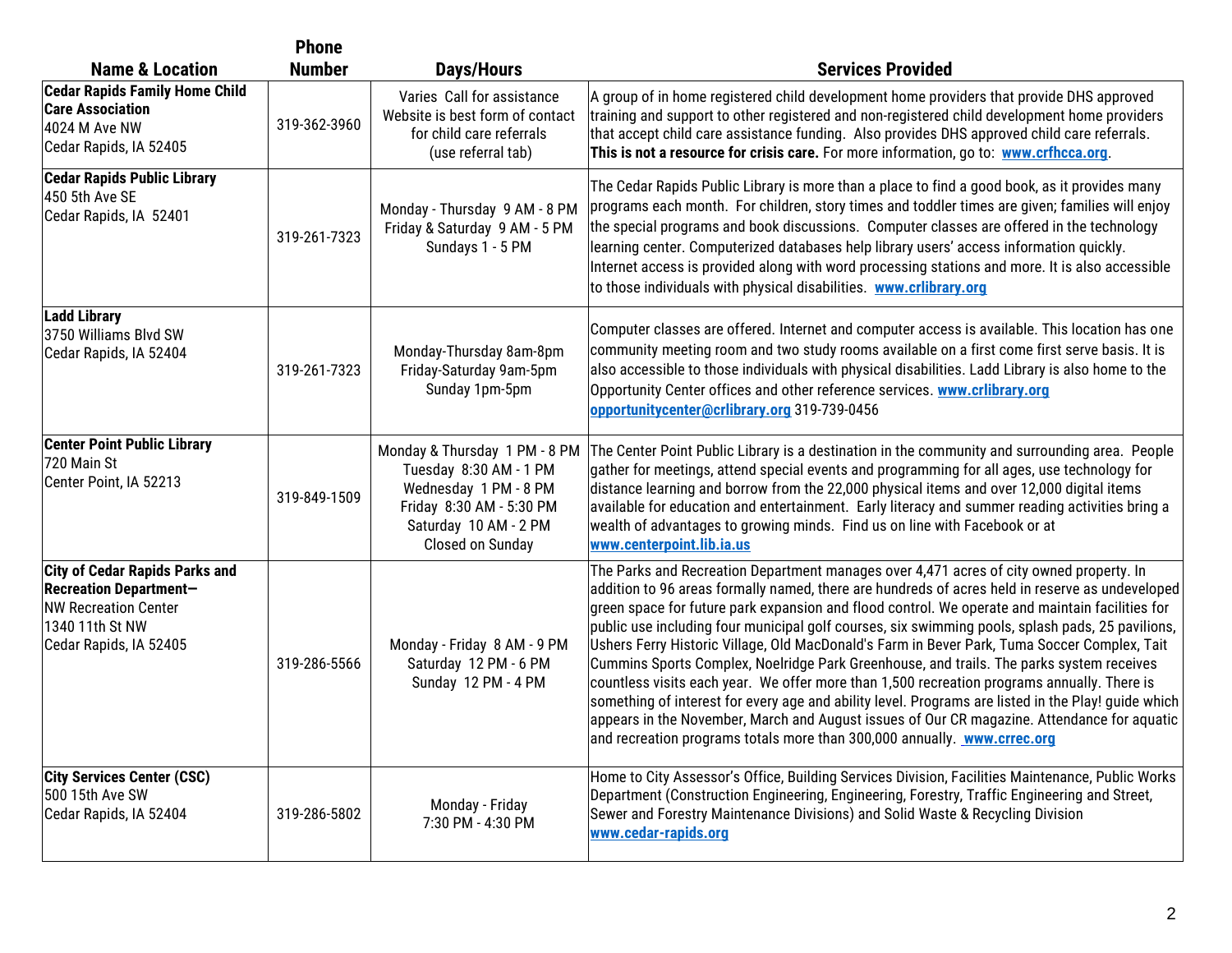|                                                                                                                   | <b>Phone</b>  |                                                                                                                                        |                                                                                                                                                                                                                                                                                                                                                                                                                                                                                                                                                                                                                                                                                   |
|-------------------------------------------------------------------------------------------------------------------|---------------|----------------------------------------------------------------------------------------------------------------------------------------|-----------------------------------------------------------------------------------------------------------------------------------------------------------------------------------------------------------------------------------------------------------------------------------------------------------------------------------------------------------------------------------------------------------------------------------------------------------------------------------------------------------------------------------------------------------------------------------------------------------------------------------------------------------------------------------|
| <b>Name &amp; Location</b>                                                                                        | <b>Number</b> | <b>Days/Hours</b>                                                                                                                      | <b>Services Provided</b>                                                                                                                                                                                                                                                                                                                                                                                                                                                                                                                                                                                                                                                          |
| <b>Coggon Public Library</b><br>202 E. Main St<br>Coggon, IA 52218                                                | 319-435-2542  | <b>Closed Sunday &amp; Monday</b><br>Tuesday 9 AM - 6 PM<br>Wednesday & Friday 9 AM - 5 PM<br>Closed Thursday<br>Saturday 9 AM - 12 PM | The Coggon Public Library offers fiction and non-fiction books, DVD'S, audio books, WiFi,<br>internet access and interlibrary loan service. Meeting space is available. A summer reading<br>program and weekly story hours are offered. A book club meets monthly.<br>Website: www.coggonpubliclibrary.org                                                                                                                                                                                                                                                                                                                                                                        |
| <b>Ely Public Library</b><br>1595 Dows St<br>Ely, IA 52227                                                        | 319-848-7616  | Monday & Thursday 9 AM - 8 PM<br>Tuesday & Wednesday 1 PM - 8<br>PM Friday 1 PM - 5 PM<br>Saturday 9 AM - 4 PM<br>Closed on Sunday     | The Ely Public Library offers fiction, non-fiction, & large-print, DVDs, games, e-books,<br>audiobooks, magazines, databases & newspapers for all ages of readers. In addition to these<br>collections, there is a Seed Lending Library, where patrons can check out a variety of different<br>seeds, including heirloom varieties. Numerous programming is available each month for all<br>ages. Weekly story & toddler times are given; computers, databases & Wi-Fi are available for all<br>users; & many enjoy the free health and wellness classes such as Yoga and Tai Chi that are<br>offered. A yearly summer reading program is offered for all ages. www.ely.lib.ia.us |
| <b>Fairfax Public Library</b><br>313 Vanderbilt St<br>Fairfax, IA 52228                                           | 319-846-2994  | Monday Tuesday & Thursday<br>12 PM - 7 PM<br>Wednesday 10 AM - 7 PM<br>Friday 12 PM - 6 PM<br>Saturday 9 AM - 2 PM<br>Closed on Sunday | The Fairfax Public Library has almost 22,000 items for check out. This includes books, large<br>print, magazines, DVD and Blu-Rays, audio books on CD, cake pans, and NOOK's. The Fairfax<br>Library also participates in NEIBORS which gives our patrons access to eBook and<br>downloadable audio books. There are public access computers at the library and WiFi. There<br>are many activities and reading programs happening at the library throughout the year. A<br>summer reading program is offered for all ages. www.fairfax.lib.ia.us                                                                                                                                  |
| <b>Family Resource Centers:</b><br><b>Jane Boyd Community House:</b><br>943 14th Ave SE<br>Cedar Rapids, IA 52401 | 319-366-0431  | <b>Monday - Friday:</b><br>10:30 AM $-6$ PM                                                                                            | Services provided vary by site as noted below:<br>Jane Boyd: HACAP Preschool, Child/Youth Sports Programs, After-School program, and summer<br>day camp. www.janeboyd.org<br>info@janeboyd.org<br>PATHS & Cedar Rapids Entrepreneurial Programs (CREP) offered. Call for more information.                                                                                                                                                                                                                                                                                                                                                                                        |
| Jane Boyd Harambee House:<br>404 17th St SE<br>Cedar Rapids, IA 52403                                             | 319-366-1408  | Monday - Thursday 9 AM - 12 PM<br>1 PM - 5 PM<br>Friday 8 AM - 12 PM                                                                   | Harambee House: Harambee House is a neighborhood resource center focusing on Resource,<br>Referral, Housing, Advocacy, Family Support and Individual Counseling. Bread delivery Tuesday<br>after 1 PM. Clothes Closet Monday through Thursday 3 PM to 5 PM. Computer access.<br>Mental health service for uninsured or under insured<br>Walk ins during the following hours: Mondays 10-5, Tuesdays 10-12 Wed 1-5 Thursdays 10-12<br>Fridays 10-5 May also receive referral from service provider.                                                                                                                                                                                |
| <b>Family Resource Center</b><br><b>Metro High School</b><br>1212 7 <sup>th</sup> St SE<br>Cedar Rapids, IA       | 319-558-2481  | Hours vary.<br>Open during school hours                                                                                                | Metro Care Connection Health Clinic for children, located at Jefferson, Kennedy and Metro High<br>Schools monthly meetings, Family Support. http://crmetro.cr.k12.ia.us/resources/                                                                                                                                                                                                                                                                                                                                                                                                                                                                                                |
| <b>Four Oaks</b><br>1924 D Street SW<br>Cedar Rapids, Iowa 52404                                                  | 319-363-0636  | 8 AM - 6 PM                                                                                                                            | Behavioral Health Intervention Services (BHIS), Family Safety Risk & Permanency (FSRP)<br>services, and therapy Services.<br><b>Family Connections:</b><br>Four Oaks Foster & Adoptive Family Connections is responsible for services to foster and post-<br>adoptive families in 69 counties throughout central and eastern lowa. These services include<br>foster and adoptive family recruitment, retention, pre-service training, licensing, and on-going<br>and crisis support. For more information please visit https://iowafosterandadoption.org/<br>Email: info@fouroaks.org                                                                                             |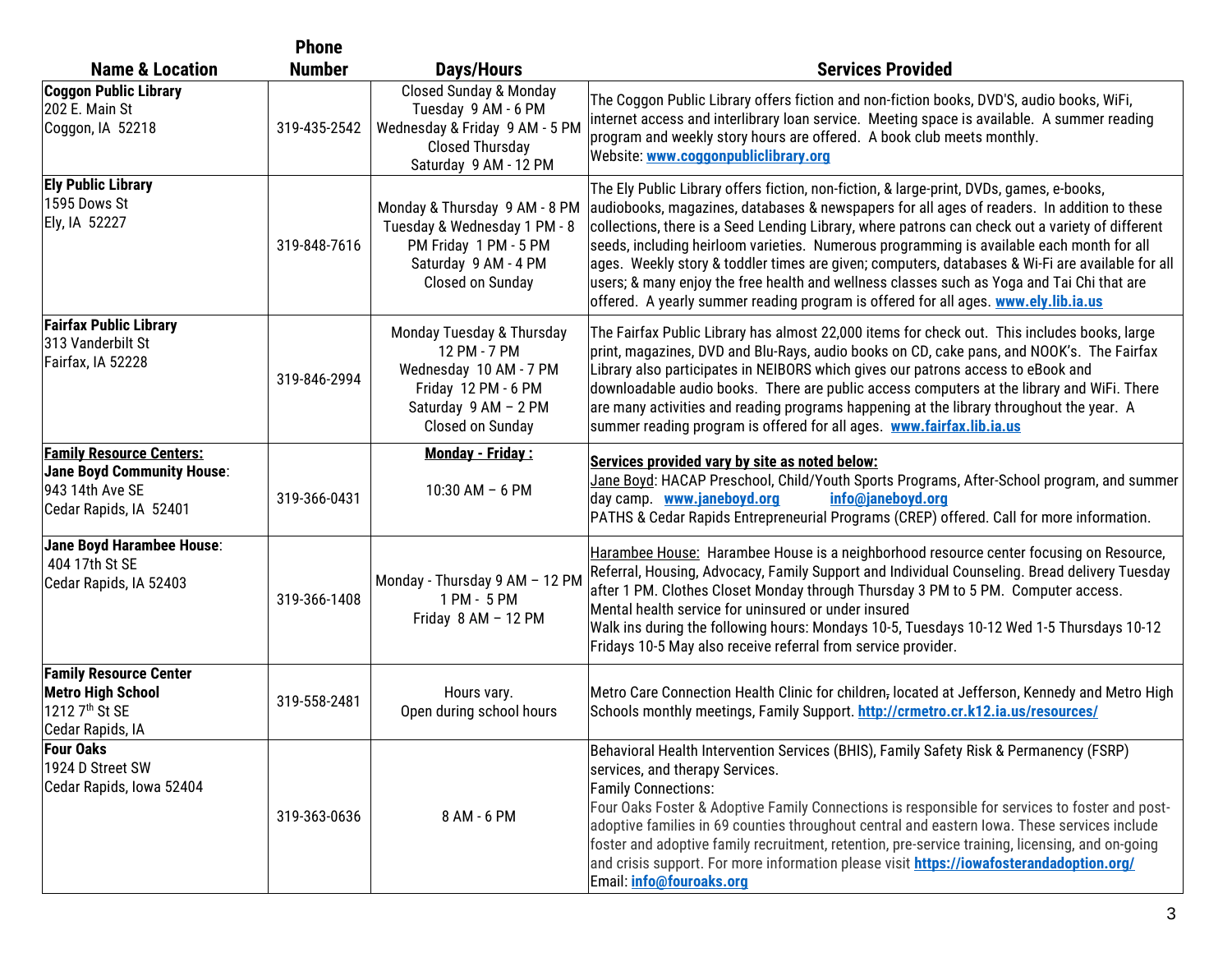|                                                                                                                                                   | <b>Phone</b>  |                                                                                                                                                                   |                                                                                                                                                                                                                                                                                                                                                                                                                                                                                                                                                                                                                                         |
|---------------------------------------------------------------------------------------------------------------------------------------------------|---------------|-------------------------------------------------------------------------------------------------------------------------------------------------------------------|-----------------------------------------------------------------------------------------------------------------------------------------------------------------------------------------------------------------------------------------------------------------------------------------------------------------------------------------------------------------------------------------------------------------------------------------------------------------------------------------------------------------------------------------------------------------------------------------------------------------------------------------|
| <b>Name &amp; Location</b>                                                                                                                        | <b>Number</b> | <b>Days/Hours</b>                                                                                                                                                 | <b>Services Provided</b>                                                                                                                                                                                                                                                                                                                                                                                                                                                                                                                                                                                                                |
| <b>HACAP Urban Family Resource</b><br><b>Center</b><br>1328 Second Ave SE<br>Cedar Rapids, IA 52403                                               | 319-366-7632  | 8 AM to 4:30 PM                                                                                                                                                   | Urban: Head Start, Family & Community Health Alliance, Food Boxes, Heating & Energy<br>Assistance, Nutrition Information, Parenting Groups, WIC Clinic, Prenatal Education, Oral Health<br>Screenings and Education, Well Child Screening Clinic including hearing, vision, and<br>developmental screens. www.hacap.org                                                                                                                                                                                                                                                                                                                 |
| <b>HACAP Marion</b><br>3405 7th Ave, Ste 100<br>Marion, IA 52302                                                                                  | 319-447-5816  | 8 AM - 4 PM<br>WIC: 8 AM - 4:30 PM<br><b>Closed Tues</b><br>Headstart: 7:30 AM - 5:30 PM                                                                          | Marion: Head Start, Early Head Start, Family & Community Health Alliance, Food Boxes, Heating<br>& Energy Assistance, Nutrition Information, Parenting Groups, WIC Clinic, Oral Health Screenings<br>and Education. www.hacap.org                                                                                                                                                                                                                                                                                                                                                                                                       |
| <b>HACAP Inn Circle</b><br>5560 6th St SW<br>Cedar Rapids, IA 52404                                                                               | 319-366-7631  | $8 AM - 4 PM$                                                                                                                                                     | Inn-Circle: Permanent Housing, Head Start and Early Head Start, Food Boxes. www.hacap.org                                                                                                                                                                                                                                                                                                                                                                                                                                                                                                                                               |
| <b>Foundation 2 Crisis Center</b><br>1540 2nd Ave SE<br>Cedar Rapids, IA 52403                                                                    | 319-362-2174  | 24/7 including holidays                                                                                                                                           | Phone and walk-in crisis counseling.                                                                                                                                                                                                                                                                                                                                                                                                                                                                                                                                                                                                    |
| <b>Foundation 2 Mobile Crisis</b><br><b>Outreach</b><br>1450 Boyson Road, Ste B6<br>Hiawatha, IA 52233                                            | 319-247-0030  | 24/7 including holidays                                                                                                                                           | On-site crisis response team that can be dispatched to businesses, schools, homes or<br>hospitals. Provides assessment, crisis de-escalation, counseling as needed, referrals and<br>follow-up with client.                                                                                                                                                                                                                                                                                                                                                                                                                             |
| <b>Foundation 2 Juvenile and Family</b><br><b>Assistance and Stabilization Track</b><br>(JFAST)<br>1450 Boyson Road, Ste B6<br>Hiawatha, IA 52233 | 319-247-0030  | 24 hours a day seven days per<br>week including all<br>holidays Limited - Linn County<br>residents only                                                           | For families who are considering a mental health behavioral crisis or substance abuse<br>committal for their child. JFAST begins with the on-site crisis response team, and includes<br>assessment, referral and case management. JFAST is a collaboration with Horizons, ASAC, St.<br>Luke's, Abbe, and Tanager Place. Available to any kid in Linn County.                                                                                                                                                                                                                                                                            |
| <b>Four Oaks - Cornerstone</b><br>2100 First Ave NE<br>Cedar Rapids, IA 52402                                                                     | 319-247-4834  | Office hours: 8 AM - 5 PM                                                                                                                                         | Family Development Self-Sufficiency Program designed to partner with high-risk welfare<br>recipients in working towards economic self-sufficiency and family stability.                                                                                                                                                                                                                                                                                                                                                                                                                                                                 |
| <b>Hiawatha Public Library</b><br>150 W. Willman<br>Hiawatha, IA. 52233                                                                           | 319-393-1414  | Monday - Thursday 10 AM - 8 PM<br>Friday & Saturday 10 AM - 5 PM<br>Sunday 1 PM - 4 PM                                                                            | Hiawatha Library collections include over 45,000 books, large print, books on CD, magazines,<br>music, DVD's, select newspapers, Federal Tax forms, Online databases. Programs and services<br>include reference services, story times for children, and children, adult and teen e-reading<br>programs. Free WiFi, services for seniors, downloadable audio books and e-books. Facilities<br>include: study room, large meeting room, public accessible computers and Internet access.<br>Hiawatha Public Library is part of the Metro Library Network with Cedar Rapids and Marion<br>Public Libraries. www.hiawathapubliclibrary.org |
| lowa Legal Aid<br>317 7th Ave SE, Ste 404<br>Cedar Rapids, IA 52401                                                                               | 319-364-6108  | Monday - Friday 8:30 AM - 4:30<br>PM Phone applications are taken<br>Monday - Friday<br>9 AM - 11 AM & 1:30 PM - 3:30 PM<br>No Thursday afternoon<br>appointments | lowa Legal Aid can help victims of domestic abuse with divorce and custody issues, and can<br>help with other family law matters involving domestic abuse. Iowa Legal Aid also assists with<br>family law and landlord/tenant issues. Free legal services provided for people who meet<br>income and asset guidelines. Iowa Legal Aid also runs a Pro Se Divorce Clinic that helps people<br>without children who are seeking a divorce for any reason, but who can't afford a lawyer. Apply<br>online at www.iowalegalaid.org                                                                                                          |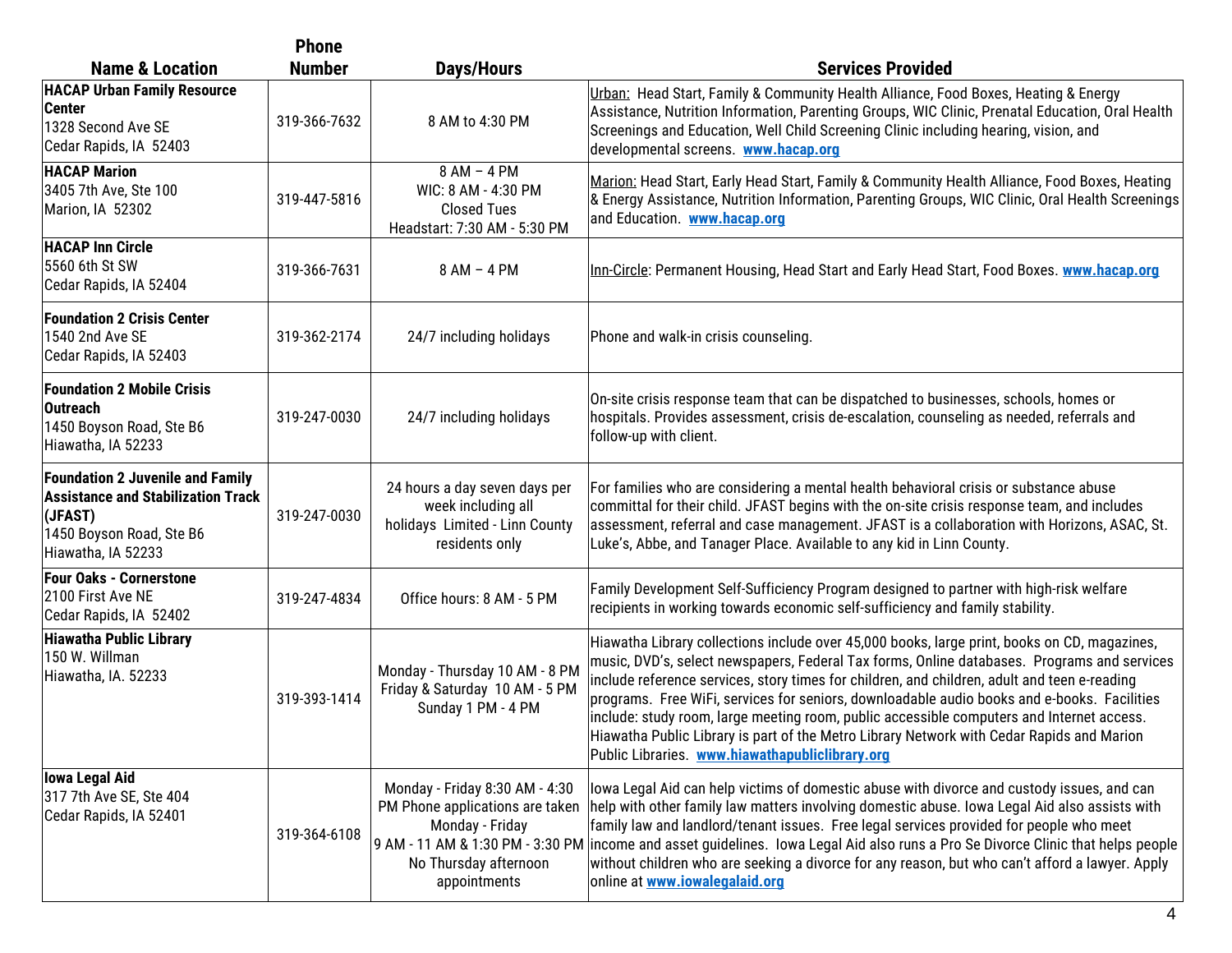|                                                                                          | <b>Phone</b>           |                                                                                                                                                                                                       |                                                                                                                                                                                                                                                                                                                                                                                                                                                                                                                                                                                                                                                                                                                                                          |
|------------------------------------------------------------------------------------------|------------------------|-------------------------------------------------------------------------------------------------------------------------------------------------------------------------------------------------------|----------------------------------------------------------------------------------------------------------------------------------------------------------------------------------------------------------------------------------------------------------------------------------------------------------------------------------------------------------------------------------------------------------------------------------------------------------------------------------------------------------------------------------------------------------------------------------------------------------------------------------------------------------------------------------------------------------------------------------------------------------|
| <b>Name &amp; Location</b>                                                               | <b>Number</b>          | Days/Hours                                                                                                                                                                                            | <b>Services Provided</b>                                                                                                                                                                                                                                                                                                                                                                                                                                                                                                                                                                                                                                                                                                                                 |
| J.C. Clegg Public Library<br>137 N. 4th St<br>Central City, IA 52214                     | 319-438-6685           | Monday 10:30 AM - 5 PM<br>Tuesday 9 AM - 5 PM<br>Wednesday 9 AM - 5 PM<br>Thursday 10:30 AM - 7 PM<br>Friday 10:30 AM - 4:30 PM<br>Closed on weekends                                                 | The J.C. Clegg Public Library is home to over 8,000 books. The library has a wide variety of<br>fiction and non-fiction titles. Free WiFi, 7 public use computers connected to the Internet,<br>downloadable audio and e-books. Reference Assistance is available. Programming includes<br>Summer Reading programs for youth, Story time for toddlers and preschoolers, and adult book<br>discussions. www.centralcity.lib.ia.us                                                                                                                                                                                                                                                                                                                         |
| lowa Works<br>Lindale Mall<br>4444 1st Ave NE, Ste 436<br>Cedar Rapids, IA 52402         | 319-365-9474           | Monday, Tuesday, Thursday, &<br>Friday 8:30 AM - 4:30 PM<br>Wednesday 9 AM - 4:30 PM<br>Call for an appointment                                                                                       | IWD is a state agency committed to providing employment services for individual job seekers<br>through our lowaWORKS partnership. Employers and businesses can post jobs, hire veterans<br>and apply for qualifying federal tax credits. IWD provides assistance with developing and<br>achieving employment skills and educational goals for those who meet eligibility requirements.<br>Unemployment services and HiSet (formerly GED program offered).                                                                                                                                                                                                                                                                                                |
| <b>Linn County Extension/4-H</b><br>383 Collins Rd NE, Ste 201<br>Cedar Rapids, IA 52402 | 319-377-9839           | Monday - Friday 8 AM - 4:30 PM                                                                                                                                                                        | Educational programs, family information, youth development information, K-12 grade hands-on<br>learning materials, financial information, nutrition information and service learning. Education<br>for after-school providers, master gardeners and 4-H programming<br>www.extension.iastate.edu/linn                                                                                                                                                                                                                                                                                                                                                                                                                                                   |
| <b>Lisbon Public Library</b><br>101 E. Main St.<br>Lisbon, IA 52253                      | 319-455-2800           | Monday 9 AM - 1 PM &<br>2 PM - 5 PM (Closed for lunch)<br>Tuesday 2 PM - 5 PM<br>Wednesday 2 PM - 8:30 PM<br>Thursday 10 AM - 5 PM<br>Friday 12 PM - 5 PM<br>Saturday 9 AM - 1 PM<br>Closed on Sunday | Lisbon Public Library is located in an historic storefront building in the heart of downtown<br>Lisbon, Iowa. Our small library has popular print and non-print materials for everyone and<br>specializes in high-quality reading material for children of all ages. Computers and wireless<br>internet are available for public use. We also have Halloween costumes that circulate during the<br>month of October. The second floor of the library houses Lisbon Heritage Hall, the site of<br>cultural programs that include concerts by world class musicians, theatre productions, student<br>recitals and readings by local writers. www.lisbon.lib.ia.us                                                                                          |
| <b>Marion Parks &amp; Recreation</b><br>4500 N. 10th St<br>Marion, IA. 52302             | 319-447-3590           | Monday - Friday 7:00 AM - 4:00<br>PM Individual facility/park<br>functions & hours/times vary                                                                                                         | Marion's Park and Recreation Department is responsible for-20 city parks, Oak Shade Cemetery,<br>the Lowe Park Arts and Environment Center, Willowood Pool and various Hiking-Biking Trails.<br>The department also provides an array of recreational and cultural opportunities throughout the<br>year for all age groups. Each year, typically in early spring, a brochure of programs and activities<br>is published and distributed throughout the community. In addition, the Parks & Recreation<br>Department administers the local Adopt-A-Tree program. Encore Café offered Wednesdays &<br>Thursdays for lunch from 12-1pm. HyVee catered -register day prior by 1pm. Seniors 60 or older<br>\$5,60 or younger \$8 http://www.cityofmarion.org/ |
| <b>Marion Public Library</b><br>1095 Sixth Ave<br>Marion, IA. 52302                      | 319-377-3412           | Monday - Thursday<br>9:30 AM - 9 PM<br>Sunday 2 PM - 5 PM                                                                                                                                             | Marion Public Library is part of the Metro Library System. The Marion Library has a vast<br>collection of fiction and non-fiction books, DVDs, audio recordings, books on CDs, WiFi and<br>internet access. Meeting space is available. The library is supported by Friends of the Marion<br>Friday & Saturday 9:30 AM - 5 PM Public Library and Foundation. The Marion Library is always open to those within the<br>community who would like to volunteer their time and talents. Encore Café offered Mondays and<br>Fridays for lunch from 12-1pm. Hy-Vee catered- register day prior by 1pm. Seniors 60 or older,<br>\$5 60 or younger \$8. www.marionpubliclibrary.org                                                                              |
| <b>Sleep in Heavenly Peace</b>                                                           | 844-432-2337 X<br>5501 | Call OR check website for<br>referrals & information                                                                                                                                                  | We are a 100% volunteer organization that seeks community involvement in funding, building,<br>delivering, assembling and dressing out new, sturdy beds to kids who have no bed of their own.<br>We service only children ages 3-17 in Linn County. http://shpbeds.org/                                                                                                                                                                                                                                                                                                                                                                                                                                                                                  |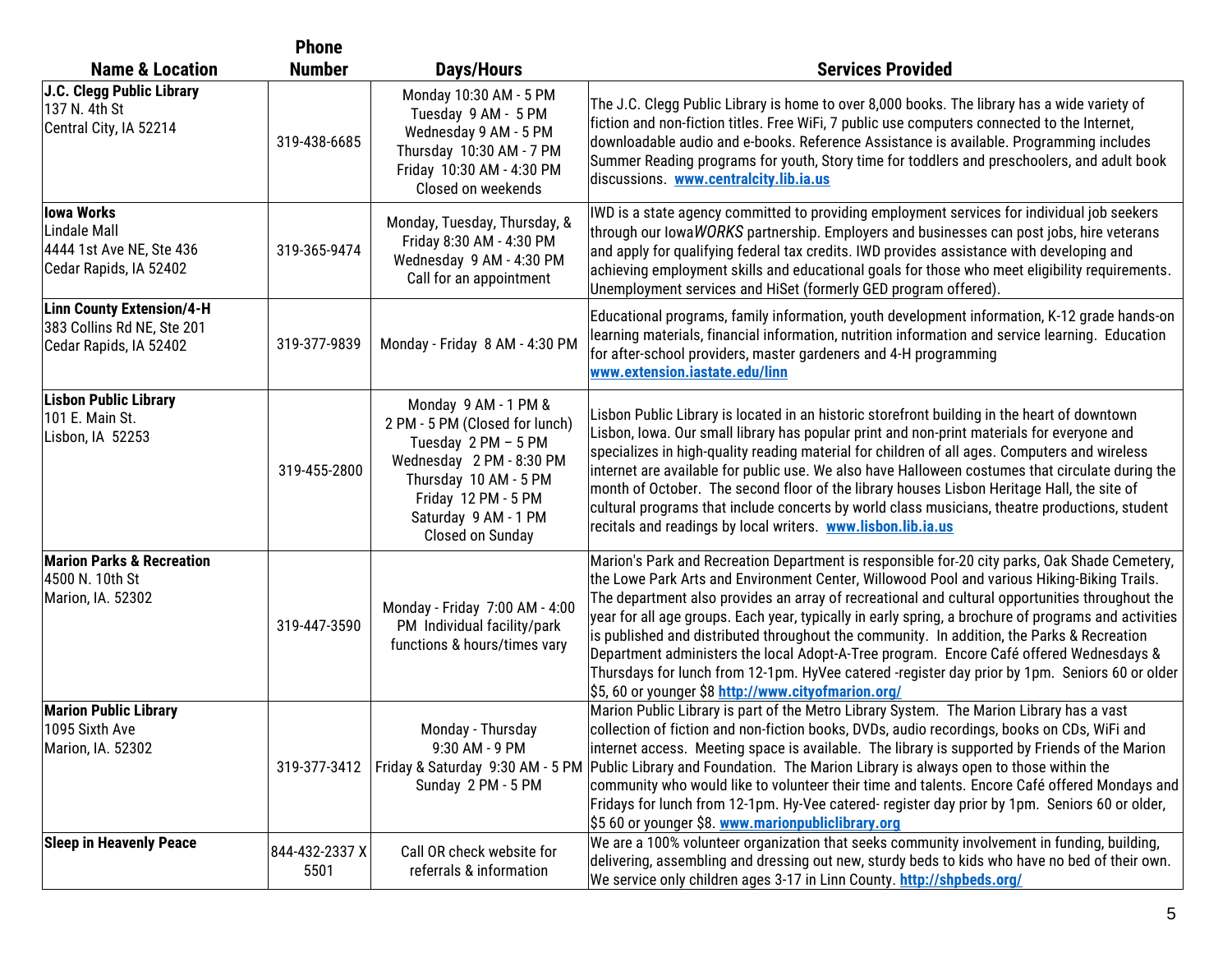|                                                                                                                   | <b>Phone</b>                                                                                                 |                                                                                                                                                                                                                                                                  |                                                                                                                                                                                                                                                                                                                                                                                                                                                                                                                                                                                                                                                                                                                                                                                                                                                                                                                                                            |
|-------------------------------------------------------------------------------------------------------------------|--------------------------------------------------------------------------------------------------------------|------------------------------------------------------------------------------------------------------------------------------------------------------------------------------------------------------------------------------------------------------------------|------------------------------------------------------------------------------------------------------------------------------------------------------------------------------------------------------------------------------------------------------------------------------------------------------------------------------------------------------------------------------------------------------------------------------------------------------------------------------------------------------------------------------------------------------------------------------------------------------------------------------------------------------------------------------------------------------------------------------------------------------------------------------------------------------------------------------------------------------------------------------------------------------------------------------------------------------------|
| <b>Name &amp; Location</b>                                                                                        | <b>Number</b>                                                                                                | Days/Hours                                                                                                                                                                                                                                                       | <b>Services Provided</b>                                                                                                                                                                                                                                                                                                                                                                                                                                                                                                                                                                                                                                                                                                                                                                                                                                                                                                                                   |
| <b>Olivet Neighborhood Mission and</b><br><b>Head Start</b><br>230 10th St NW<br>Cedar Rapids, IA 52405           | 319-364-7946                                                                                                 | Tuesday - Friday<br>8:30 AM - 11:30 AM &<br>Saturday 9 AM - 11:30 AM<br><b>Closed Sunday &amp; Monday</b>                                                                                                                                                        | Clothing Closet: Clothes (newborn through adult) and household items free or nominally priced.<br>Food Pantry: Tuesday through Friday from 8:30 AM to 11:30 AM. Saturday 9 AM - 11:30 AM.<br>After School Program: Youth, 5-13 years, Monday through Friday from 3:30 PM to 6 PM.<br> (Through Boys & Girls Club) Summer Recreation: 8:30 AM to 5:30 PM, Monday through Friday.<br>(Through Boys & Girls Club) at 237 10 <sup>th</sup> street NW                                                                                                                                                                                                                                                                                                                                                                                                                                                                                                           |
| <b>Parent Education Consortium</b><br>(PEC)<br>383 Collins Rd NE, Ste 201<br>Cedar Rapids, IA. 52402              | 319-540-2426                                                                                                 | Monday - Friday 8 AM - 4:30 PM<br>Classes are available<br>Monday-Thursday<br>Class times vary                                                                                                                                                                   | Provider of parent education services & resources for parents of young children including<br>classes & resources materials. Classes offered include "Parenting Young Children" classes (0-5<br>yrs), single, parenting, step parenting, dads & classes for parents with children with ADHD.<br>Parenting classes are offered at varying times & a variety of locations throughout Linn County.<br>A meal or snack is provided, &child care. Transportation AND Interpretation services offered.<br>No fees. www.parenteducationconsortium.com                                                                                                                                                                                                                                                                                                                                                                                                              |
| <b>Planned Parenthood of North</b><br><b>Central States</b><br>3425 1st Ave SE, Ste 100<br>Cedar Rapids, IA 52402 | 877-811-7526<br>319-363-8572<br>Call for<br>appointment<br>Walk-ins for<br>pregnancy<br>testing<br>accepted. | Monday 9 AM - 5 PM<br>Tuesday 12 PM -8 PM<br>Wednesday 9 AM - 3 PM<br>Thursday 7:30 AM - 3:30 PM<br>Friday 11 AM - 4 PM<br>(To pick up supplies only)                                                                                                            | Medical services include birth control options, emergency contraception, cervical & breast<br>cancer screenings, pregnancy testing and options counseling, STD testing & treatment, HPV<br>Vaccine, HIV testing, discounted long-term reversible birth control for those who qualify<br>(Paragard IUD and Explanon). Education services include pregnancy prevention, STD<br>prevention, and medically accurate, age-appropriate comprehensive sex education. Programs<br>and resources to help parents/other trusted adults become ask-able adults, and be the main<br>source of accurate sexual health information for the youth in their lives. We makes every effort<br>to provide healthcare services to everyone - no matter their economic situation. Title 19 and<br>most major insurances accepted. Services are provided at a reduced cost and financial<br>resources are provided whenever possible. Learn more by visiting www.ppheartland.org |
| <b>Play and Learn</b><br><b>Hiawatha Public Library</b><br>150 W. Willman St<br>Hiawatha, IA 52233                | 319-393-1414                                                                                                 | Thursday<br>10 AM - 11:30 AM                                                                                                                                                                                                                                     | Play groups are free to attend and pre-registration is not required. Just show up for the learning<br>and fun. Birth to 5 years old. www.hiawathapubliclibrary.org                                                                                                                                                                                                                                                                                                                                                                                                                                                                                                                                                                                                                                                                                                                                                                                         |
| <b>Reaching Families Program</b><br>1020 6TH ST SE<br>Cedar Rapids, IA 52401                                      | 319-892-5725                                                                                                 | Monday - Friday 8 AM - 5 PM                                                                                                                                                                                                                                      | Program provides assistance to parents or caregivers struggling with mental health concerns<br>and facing obstacles in seeking treatment. Areas where assistance is available:<br>Helping the family access support systems and resources to address challenges such as<br>housing, transportation, child care and meeting basic needs.<br>The parent must live in Linn County. No fees. https://www.linncounty.org/998/Family-Services                                                                                                                                                                                                                                                                                                                                                                                                                                                                                                                    |
| <b>Russell D. Cole Library</b><br><b>Mount Vernon's Public Library</b><br>600 1st St SW<br>Mt Vernon, IA 52314    | 319-895-4271                                                                                                 | Summer Hours:<br>Monday - Tuesday 8 AM - 8 PM<br>Wednesday - Friday 8 AM - 4 PM<br>Saturday 10 AM - 2 PM<br>Sunday closed<br>Academic year hours:<br>Monday - Thursday 8 AM - 1 AM<br>AM - 4 PM Sunday 12 PM - 1 AM<br>(Block hours may vary, call for<br>hours) | Cole Library is both the Mount Vernon Public Library and the Cornell College Library. This joint<br>library was started over 100 years ago by Andrew Carnegie, and the partnership is still going<br>strong. Because we support both public patrons and college students our collection is diverse<br>and extensive. Our collection includes books, audio books, large print books, DVDs, and<br>magazines. We have several computers for public use and free internet use. We have many<br>programs for children, youth and adults, ranging from Lego club to Knitting Night to Book<br>Friday 8 AM - 5:30 PM Saturday 10 discussion groups to story time. Newer clubs: Teen roleplaying series offered meets weekly,<br>pod club A complete listing of our programs can be found on our web site www.colelibrary.org.<br>We are located on the south side of the Cornell campus up Library Lane.                                                         |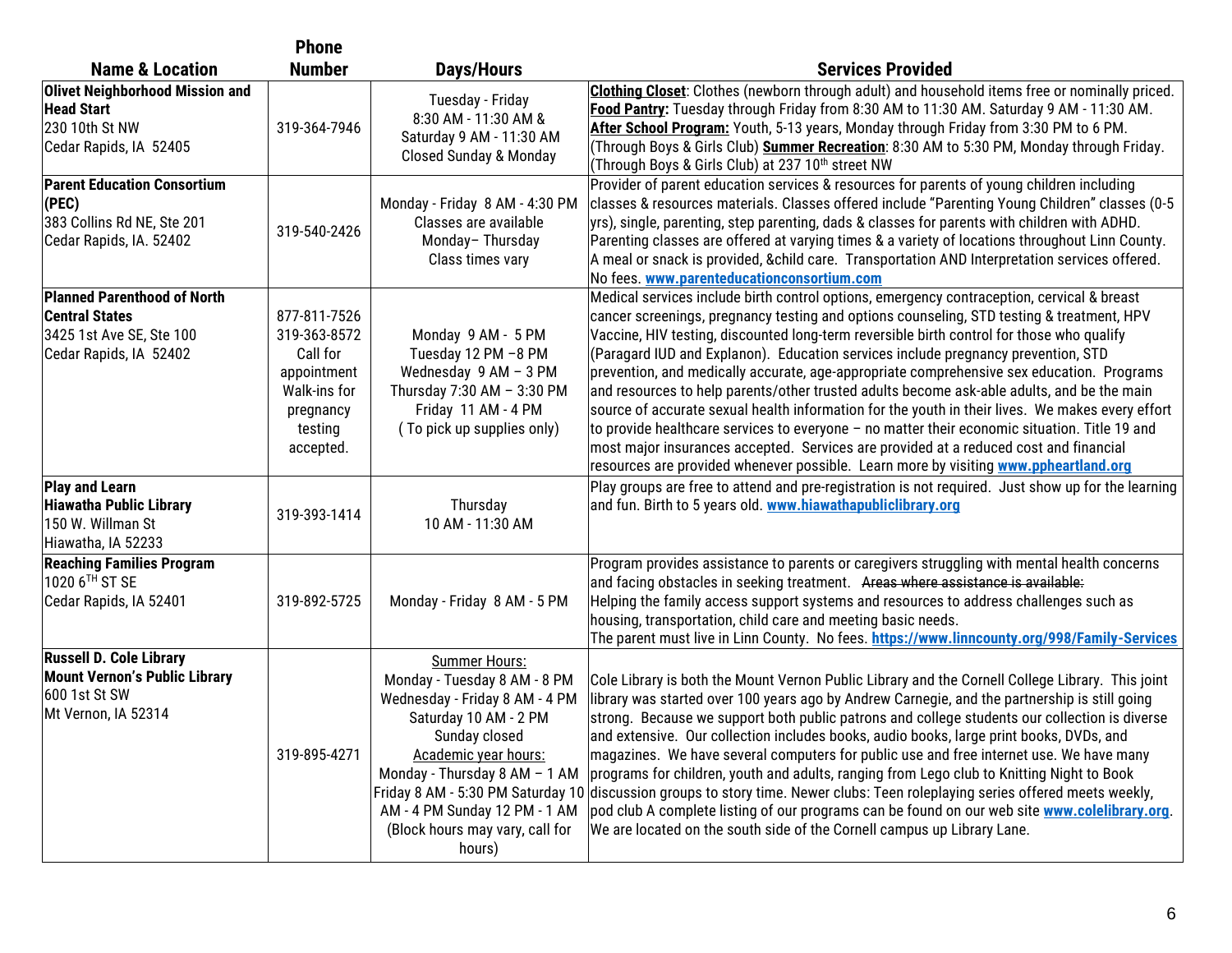|                                                                                                                                | <b>Phone</b>                                                                      |                                                                                                                                                               |                                                                                                                                                                                                                                                                                                                                                                                                                                                                                                                                                                                                                                                                                                                                                                                                                                                                                                                                                                                                                                                                          |
|--------------------------------------------------------------------------------------------------------------------------------|-----------------------------------------------------------------------------------|---------------------------------------------------------------------------------------------------------------------------------------------------------------|--------------------------------------------------------------------------------------------------------------------------------------------------------------------------------------------------------------------------------------------------------------------------------------------------------------------------------------------------------------------------------------------------------------------------------------------------------------------------------------------------------------------------------------------------------------------------------------------------------------------------------------------------------------------------------------------------------------------------------------------------------------------------------------------------------------------------------------------------------------------------------------------------------------------------------------------------------------------------------------------------------------------------------------------------------------------------|
| <b>Name &amp; Location</b>                                                                                                     | <b>Number</b>                                                                     | Days/Hours                                                                                                                                                    | <b>Services Provided</b>                                                                                                                                                                                                                                                                                                                                                                                                                                                                                                                                                                                                                                                                                                                                                                                                                                                                                                                                                                                                                                                 |
| <b>Springville Public Library</b><br>264 Broadway St Box 78<br>Springville, Iowa 52336                                         | 319-854-6444                                                                      | Monday Tuesday & Wednesday<br>11 AM - 6 PM<br>Thursday 10 AM - 8 PM<br>Friday 11 AM - 5 PM<br>Saturday 11 AM - 3 PM<br>Closed on Sunday                       | The Springville Memorial Library located on Highway 151 in Linn County is a full service public<br>library offering all informational needs for it patrons. We have programs for all ages.<br>https://www.springville.lib.ia.us/                                                                                                                                                                                                                                                                                                                                                                                                                                                                                                                                                                                                                                                                                                                                                                                                                                         |
| <b>Tanager Place</b><br>2309 C St SW<br>Cedar Rapids, IA 52404<br>Other location:<br>1030 5th Ave SE<br>Cedar Rapids, IA 52403 | 319-365-9164<br>319-286-4545                                                      | Monday - Friday<br>8 AM - 4:30 PM                                                                                                                             | An inpatient psychiatric treatment program provides structured goal oriented interventions for<br>68 children on a 24 acre campus. Community based programs assist 600 families daily with<br>individualized treatment. Tanager's outpatient Behavioral Health Clinic provides psychiatric<br>diagnosis, medication management and therapy to over 1700 children and their families<br>annually. Pediatric Integrated Health (PIH) is a case management program serving over 1,000<br>children with behavioral and medical health needs who are Medicaid eligible. PIH provides<br>family focused care coordination including provider referrals, wellness, advocacy and peer<br>support. ABA Therapy (Applied Behavioral Analysis) Therapy for children who are diagnosed<br>with Autism. LBGTQ Services available.<br>Camp Tanager provides a free camp experience for at-risk children, serving economically<br>disadvantaged children. Medical camps for children with diabetes and hemophilia are also<br>available.<br>www.tanagerplace.org or www.camptanager.org |
| <b>Waypoint Domestic Violence</b><br>Program<br>318 5th St SE*<br>Cedar Rapids, IA 52401<br>*Office location                   | 319-365-1458<br>24-hour Crisis &<br>Support<br>319-363-2093<br>or<br>800-208-0388 | Monday - Friday 8 AM - 5 PM<br><b>Closed Saturday &amp; Sunday</b><br>24-hour Crisis & Support Line<br>emergency medical advocacy or<br>legal system advocacy | Waypoint provides Domestic Violence Victim Services to the following counties: Benton, Black<br>Hawk, Buchanan, Delaware, Dubuque, Jones and Linn. Waypoint Services local and toll free<br>emergency phone lines are available 24/7 to provide information or immediate crisis counseling<br>to victims/survivors of domestic violence or their family or friends. www.waypointservices.org                                                                                                                                                                                                                                                                                                                                                                                                                                                                                                                                                                                                                                                                             |
| <b>YPN</b><br>420 6th St SE, Ste 260<br>Cedar Rapids IA 52401                                                                  | 319-364-8909                                                                      | Monday - Friday<br>8:00 AM - 4:00 PM                                                                                                                          | Provides early childhood education and family support programming for families with young<br>children 0-5 yrs: 1) Evening meetings for prenatal and parenting moms and dads; 2) Short-term<br>parenting groups and school or community presentations available; and 3) Assistance in making<br>connections with needed community resources, including preschool and after school<br>programming. www.ypniowa.org                                                                                                                                                                                                                                                                                                                                                                                                                                                                                                                                                                                                                                                         |
|                                                                                                                                |                                                                                   |                                                                                                                                                               | <b>YOUTH</b>                                                                                                                                                                                                                                                                                                                                                                                                                                                                                                                                                                                                                                                                                                                                                                                                                                                                                                                                                                                                                                                             |
| <b>ASAC CD+</b><br>3601 16th Ave SW<br>Cedar Rapids, IA 52404                                                                  | 319-390-4611                                                                      | Monday - Thursday 8 AM - 8 PM<br>Friday 8 AM - 5 PM<br><b>Closed Saturday &amp; Sunday</b>                                                                    | Services for chemically dependent and conduct disorder adolescents, boys and girls, ages 13-<br>18, in a highly structured treatment culture.                                                                                                                                                                                                                                                                                                                                                                                                                                                                                                                                                                                                                                                                                                                                                                                                                                                                                                                            |
| <b>Bethel AME Church</b><br>512 6th St SE<br>Cedar Rapids, IA 52401                                                            | 319-363-1251                                                                      | 8 AM - 5 PM                                                                                                                                                   | Mentoring services to youth. Provides clothes. Open to children in the neighborhood. Other<br>items (beds, stoves, washers) may be available.<br>www.bethelministriescr.org/                                                                                                                                                                                                                                                                                                                                                                                                                                                                                                                                                                                                                                                                                                                                                                                                                                                                                             |
| <b>Big Brothers Big Sisters</b><br>3150 E Ave NW, Ste 103<br>Cedar Rapids, IA 52405                                            | 319-377-8993                                                                      | Hours vary Call for assistance                                                                                                                                | Community or School based youth mentoring services ages 6-14. www.beabigcr.org                                                                                                                                                                                                                                                                                                                                                                                                                                                                                                                                                                                                                                                                                                                                                                                                                                                                                                                                                                                           |
| <b>Boy Scouts of America</b><br>660 32nd Ave SW<br>Cedar Rapids, IA 52404                                                      | 319-862-0541                                                                      | Monday - Friday<br>8:30 AM - 5 PM                                                                                                                             | Co-ed Comprehensive Youth Development program starting with Kindergarten through age 21.<br>Program scholarships available. www.hawkevebsa.org                                                                                                                                                                                                                                                                                                                                                                                                                                                                                                                                                                                                                                                                                                                                                                                                                                                                                                                           |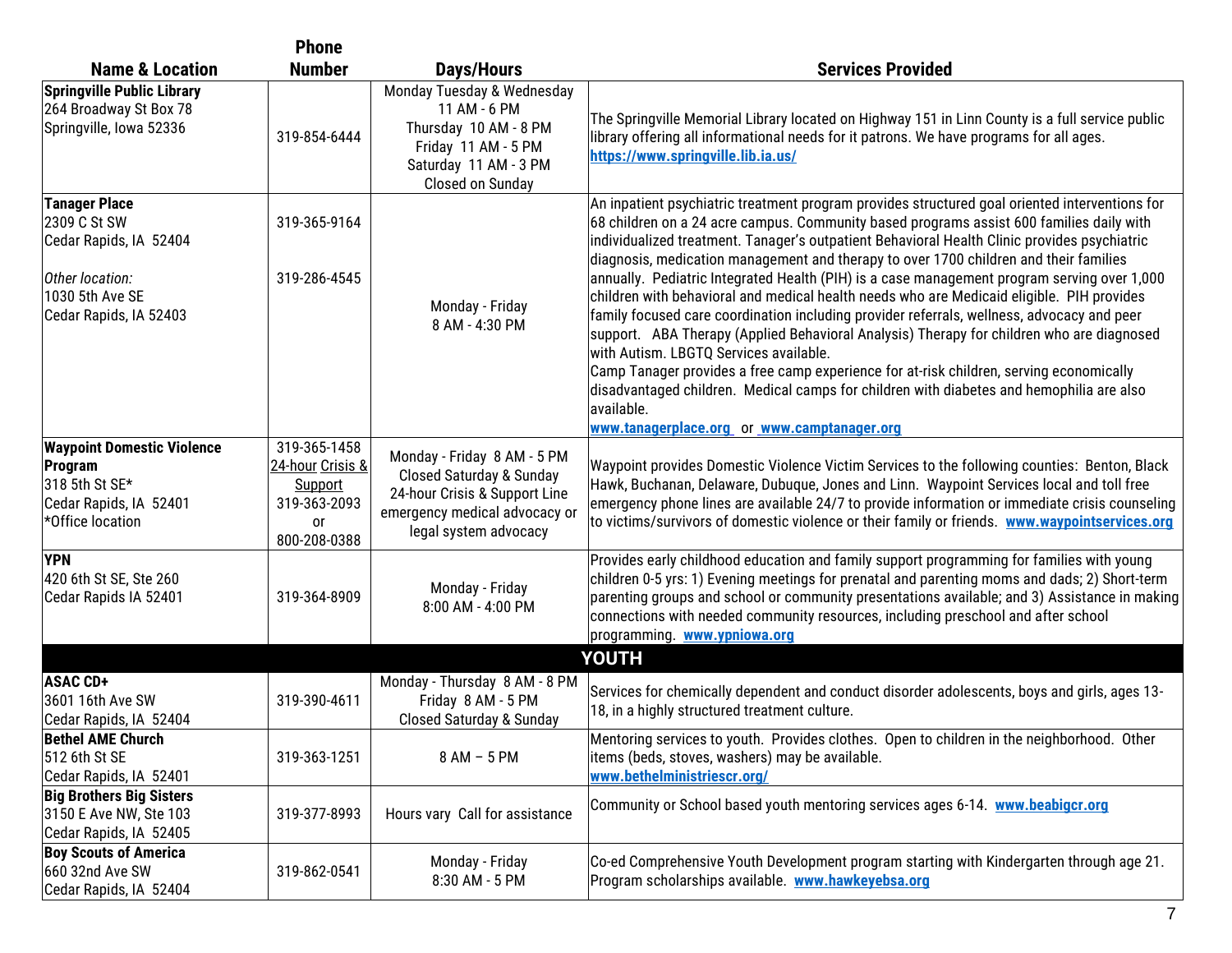|                                                                                                              | <b>Phone</b>                               |                                                                                                              |                                                                                                                                                                                                                                                                                                                                                                                                                                                                                                                                                                                                                                                                                                                                 |
|--------------------------------------------------------------------------------------------------------------|--------------------------------------------|--------------------------------------------------------------------------------------------------------------|---------------------------------------------------------------------------------------------------------------------------------------------------------------------------------------------------------------------------------------------------------------------------------------------------------------------------------------------------------------------------------------------------------------------------------------------------------------------------------------------------------------------------------------------------------------------------------------------------------------------------------------------------------------------------------------------------------------------------------|
| <b>Name &amp; Location</b>                                                                                   | <b>Number</b>                              | <b>Days/Hours</b>                                                                                            | <b>Services Provided</b>                                                                                                                                                                                                                                                                                                                                                                                                                                                                                                                                                                                                                                                                                                        |
| <b>Boys &amp; Girls Club</b><br>420 6th St. SE, Ste 240<br>Cedar Rapids, IA 52401                            | 319-363-5766                               |                                                                                                              |                                                                                                                                                                                                                                                                                                                                                                                                                                                                                                                                                                                                                                                                                                                                 |
| <b>Marion Youth Center</b><br>440 S 15th Street<br>Marion IA 52302                                           | 319-310-3246                               |                                                                                                              |                                                                                                                                                                                                                                                                                                                                                                                                                                                                                                                                                                                                                                                                                                                                 |
| <b>Hoover Elementary</b><br>4141 Johnson Ave NW<br>Cedar Rapids, IA 52405                                    | 319-721-3266                               | Hours vary by site<br>Please call 319-363-5766<br>for specific days & hours of                               | Offers activities for youth, ages 6-18, in five core areas: Health & Life Skills Development;<br>Sports, Recreation & Fitness; The Arts; Character & Leadership Development; and Education &<br>Career Development. Special tutoring and homework assistance is available during "Power                                                                                                                                                                                                                                                                                                                                                                                                                                         |
| <b>Taylor Site</b><br>720 7th Ave SW<br>Cedar Rapids, IA 52404                                               | 319-310-7124                               | programming.<br>If schools are closed due to<br>inclement weather the Club will<br>not be operating as well. | Hour," which is a part of the Education & Career Development component.<br>Membership fees are \$12 throughout the year and scholarships are available.<br>www.inmyclub.org                                                                                                                                                                                                                                                                                                                                                                                                                                                                                                                                                     |
| <b>Olivet</b><br>237 10th St NW<br>Cedar Rapids, IA 52405                                                    | 319-310-9480                               |                                                                                                              |                                                                                                                                                                                                                                                                                                                                                                                                                                                                                                                                                                                                                                                                                                                                 |
| South Side Unit<br>361 17th St SE<br>Cedar Rapids, IA 52403                                                  | 319-350-3759                               |                                                                                                              |                                                                                                                                                                                                                                                                                                                                                                                                                                                                                                                                                                                                                                                                                                                                 |
| <b>Child Care Resource &amp; Referral of</b><br>Southeast Iowa                                               | 866-324-3236<br>Parents<br>855-CHILD01     | Monday - Friday<br>8 AM - 4:30 PM                                                                            | Lending Parents, Child Care Providers, Employers & Community Members a helping hand with<br>child care related topics. Help with identifying and/or providing quality child care options in your<br>area. Child care referrals for parents, training and consultations for providers, child care<br>information, data, and resources for employers and community members. Region 5 covers 19<br>Counties in Southeast Iowa. www.iowaccrr.org                                                                                                                                                                                                                                                                                    |
| <b>Children of Promise</b><br><b>Foster Grandparent Program</b><br>901 29th Ave SW<br>Cedar Rapids, IA 52404 | 319-286-4531<br>ext 411                    | Hours vary Call for assistance                                                                               | Income eligible senior citizens mentor children with exceptional needs in school and day care<br>settings and focus on reading and social skills.<br>www.tanagerplace.org                                                                                                                                                                                                                                                                                                                                                                                                                                                                                                                                                       |
| <b>Early ACCESS</b><br>4401 6th St. SW<br>Cedar Rapids, IA 52404                                             | 319-399-6574<br>Referrals:<br>319-399-6746 | Monday - Friday<br>8 AM - 4:30 PM                                                                            | Early ACCESS is the system implemented by the state of lowa to serve children from birth to age<br>three, who have either a developmental delay, or have a condition that has a high probability of<br>later delays if early intervention services are not provided. Eligible children and their families<br>receive service coordination to assist them in accessing the services and supports they need.<br>They also receive other services from a teacher, speech/language pathologist, physical<br>therapist, occupational therapist, etc. as needed. These services are provided in the home or<br>wherever the child spends his/her day. https://educateiowa.gov/pk-12/early-childhood/early-<br>access<br>www.qwaea.org |
| <b>Equipping Youth</b><br>PO Box 1175<br>Cedar Rapids, IA 52406                                              | 319-861-2747                               | Monday - Friday<br>8 AM - 4 PM                                                                               | Programs that allow youth the opportunity to develop skills that enable them to make healthy<br>choices when faced with pressures to conform to risky behaviors prevalent among teens today.<br>Powerful Choices Series for Middle School. Character and commitment. Risk avoidance<br>prevention education. Classroom available for youth agencies and families.<br>www.equippingyouth.org                                                                                                                                                                                                                                                                                                                                     |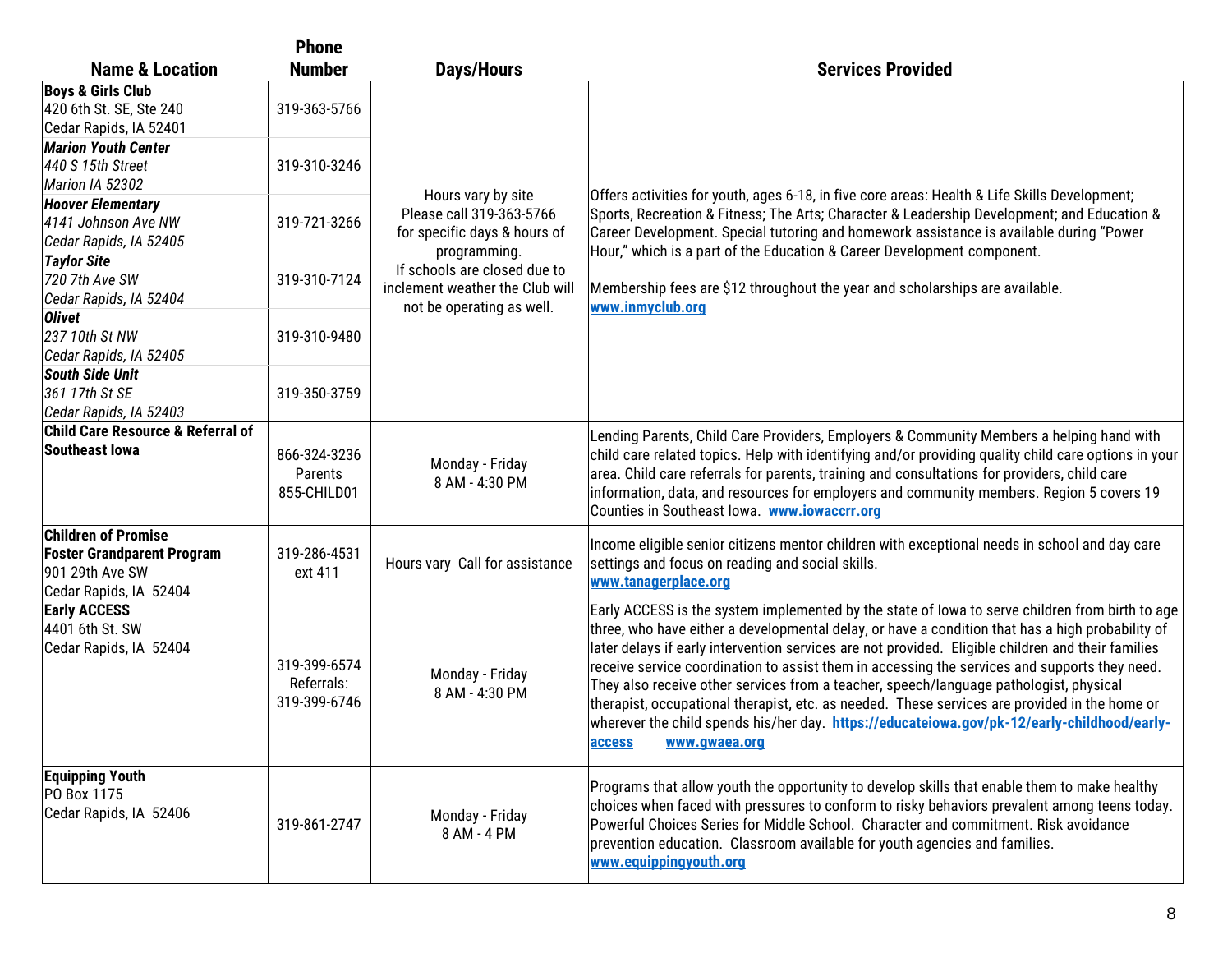|                                                                                                                          | <b>Phone</b>                                                           |                                                                                                         |                                                                                                                                                                                                                                                                                                                                                                                                                                                                                                                                                                                                                                                                                                                          |
|--------------------------------------------------------------------------------------------------------------------------|------------------------------------------------------------------------|---------------------------------------------------------------------------------------------------------|--------------------------------------------------------------------------------------------------------------------------------------------------------------------------------------------------------------------------------------------------------------------------------------------------------------------------------------------------------------------------------------------------------------------------------------------------------------------------------------------------------------------------------------------------------------------------------------------------------------------------------------------------------------------------------------------------------------------------|
| <b>Name &amp; Location</b>                                                                                               | <b>Number</b>                                                          | <b>Days/Hours</b>                                                                                       | <b>Services Provided</b>                                                                                                                                                                                                                                                                                                                                                                                                                                                                                                                                                                                                                                                                                                 |
| <b>Families Helping Families of Iowa</b><br>3516 Center Point Road NE<br>Cedar Rapids, IA 52402                          | 319-294-9706                                                           | Monday - Friday,<br>8 AM - 3 PM<br>Sunday<br>$1 - 3$ PM                                                 | Families Helping Families of lowa is a non-profit, volunteer group designed to help and support<br>children in foster care, relative placement and other suitable placement. Our programs (for<br>children ages 0-18) include a Clothing Closet, Shoe Voucher Program, extracurricular activity<br>scholarships, tutoring assistance, school supplies, haircuts and senior photos.                                                                                                                                                                                                                                                                                                                                       |
| <b>Four Oaks Main Campus</b><br>5400 Kirkwood Blvd SW<br>Cedar Rapids, IA 52404                                          | 319-364-0259                                                           | Hours & location vary for<br>individual programs                                                        | Residential treatment, day treatment, community-based programs, aftercare programs, special<br>needs foster care and adoption, prevention services, shelter services, juvenile justice services,<br>behavioral health services, school-based programs.<br>info@fouroaks.org                                                                                                                                                                                                                                                                                                                                                                                                                                              |
| <b>Girl Scouts of Eastern Iowa &amp;</b><br><b>Western Illinois</b><br>317 7th Ave SE, Ste 201<br>Cedar Rapids, IA 52401 | 319-363-8335                                                           | Monday - Friday 9 AM - 5 PM<br>Wednesday 10 AM - 7 PM<br>*Hours vary in the summer<br>months            | In addition to traditional Girl Scout troops, provides after school Girl Scout programs at a variety<br>of times and locations throughout the community. Through our Outreach Programs, girls have<br>opportunities to learn about self-potential, how to relate to others, how to contribute to the<br>community and developing values. Minimal annual fees, but financial aid is available for those<br>in need. Support to volunteers who serve as advisors to troops/groups where girls develop<br>individual potential, develop values, learn to relate to others and contribute to society. Times<br>and locations vary at discretion of volunteer leadership. Contact Allison Johnson.<br>www.girlscoutstoday.org |
| <b>Grant Wood Area Education Agency</b><br>Sixth St Facility<br>4401 Sixth St SW<br>Cedar Rapids, IA 52404               | 319-399-6700<br>0R<br>800-332-8488<br>0R<br><b>TDD</b><br>319-399-6766 | Assistance available online & by<br>phone<br>Monday - Friday<br>7:30 AM - 4:30 PM                       | AEA's work as educational partners with local public accredited and private schools to help<br>assure that all children reach their potential. Services are provided in the following areas:<br>Special Education, Instructional Media, School Technology, Instructional Services, Professional<br>Development, Leadership, School-Community Planning, and Multicultural, and Gender-Fair.<br>www.gwaea.org<br>Programs & Services https://www.gwaea.org/about-gwaea/general-faqs<br>Online Resources for Students https://www.gwaea.org/educators/online-resources                                                                                                                                                      |
| <b>Heartland Youth for Christ</b><br><b>2600 1ST Ave NW</b><br>Cedar Rapids, IA 52405                                    | 319-393-7996                                                           | Monday - Friday<br>8:00 AM - 5:00 PM                                                                    | Provide activities before and after school. One on one counseling and mentoring services, trips<br>and camps. www.heartlandyfc.org                                                                                                                                                                                                                                                                                                                                                                                                                                                                                                                                                                                       |
| <b>Helen G. Nassif YMCA</b><br>207 7th Ave SE<br>Cedar Rapids, IA 52401                                                  | 319-366-6421                                                           | Monday - Friday 7 AM - 9 PM<br>Saturday: 7 AM - 5 PM<br>Sunday: 10 AM - 4 PM                            | Offers youth development programs. Scholarships for memberships and programs may be<br>available. Fees based on a sliding fee scale.<br>www.crmetroymca.org                                                                                                                                                                                                                                                                                                                                                                                                                                                                                                                                                              |
| <b>Horizons, a Family Service Alliance</b><br>819 5th St. SE<br>P.O. Box 667<br>Cedar Rapids, IA 52406                   | 319-398-3943                                                           | Monday - Friday<br>8 AM - 5 PM                                                                          | Counseling, mental health counseling, financial counseling, Meals on Wheels, child and family<br>programs, Survivor's program and NTS Transportation.<br>www.horizonsfamily.org                                                                                                                                                                                                                                                                                                                                                                                                                                                                                                                                          |
| <b>Iowa Aftercare Services Network/</b><br><b>Foundation 2</b><br>1450 Boyson Rd Ste B5<br>Hiawatha, IA 52233            | 319-368-3376                                                           | Monday - Friday<br>9 AM - 5 PM                                                                          | Housing, skills training and support services to young adults, ages 18-23, which have "aged out"<br>of the foster care system for Linn, Benton and Jones Counties. www.iowaaftercare.org                                                                                                                                                                                                                                                                                                                                                                                                                                                                                                                                 |
| <b>Jane Boyd Community House</b><br>943 14th Ave SE<br>Cedar Rapids, IA 52401                                            | 319-366-0431                                                           | Monday - Friday 8 AM - 5:30 PM<br>Achievement Academy:<br>Monday - Friday<br>3:30 - 6 PM (after school) | Jane Boyd offers youth programs including Early Childhood Development, out-of-school time<br>enrichment for youth in $1^{st}$ -8 <sup>th</sup> grade summer camp and dance lessons.<br>www.janeboyd.org                                                                                                                                                                                                                                                                                                                                                                                                                                                                                                                  |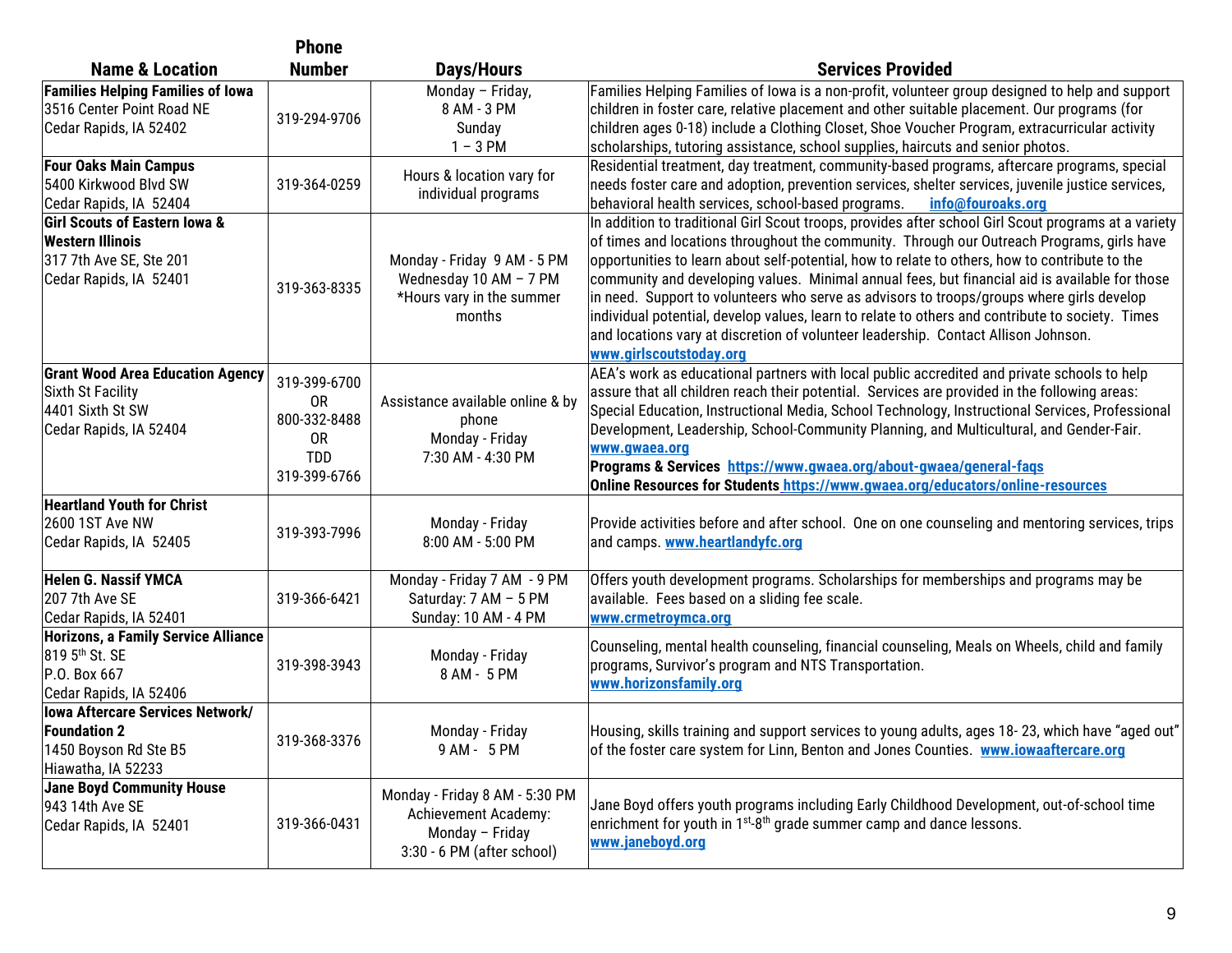| <b>Phone</b>                                                                                                                    |                      |                                                                                                                                    |                                                                                                                                                                                                                                                                                                                                                                                                                                                                                                                                                                                                                                                                                                                  |
|---------------------------------------------------------------------------------------------------------------------------------|----------------------|------------------------------------------------------------------------------------------------------------------------------------|------------------------------------------------------------------------------------------------------------------------------------------------------------------------------------------------------------------------------------------------------------------------------------------------------------------------------------------------------------------------------------------------------------------------------------------------------------------------------------------------------------------------------------------------------------------------------------------------------------------------------------------------------------------------------------------------------------------|
| <b>Name &amp; Location</b>                                                                                                      | <b>Number</b>        | <b>Days/Hours</b>                                                                                                                  | <b>Services Provided</b>                                                                                                                                                                                                                                                                                                                                                                                                                                                                                                                                                                                                                                                                                         |
| <b>Kid's Point Downtown Learning</b><br><b>Center and Preschool</b><br>318 5th St SE<br>Cedar Rapids, IA 52401                  | 319-365-1458         | Monday - Friday<br>6 AM - 6 PM                                                                                                     | Provides quality, licensed childcare for children ages 6 weeks to 12 years. Serves children of all<br>socio-economic levels, accepts DHS funding and offers a sliding scale fee for families who<br>exceed DHS income guidelines. A Family Support Specialist is available to help families who<br>are in need of resources beyond the scope of the classroom environment - financial, behavioral<br>or family concerns. The school district provides busing to and from Arthur, Grant Wood and<br>Johnson Elementary Schools for a fee. Accepts children on State Child Care Assistance (DHS<br>Block Grant), sliding fee and private pay. www.kidspointchildcare.org                                           |
| Kid's Point School Aged Child Care<br>318 5 <sup>th</sup> St SE<br>Cedar Rapids, IA 52401                                       | 319-365-1458         | Monday - Friday<br>6:30 AM - 6 PM                                                                                                  | Before and after school care for children kindergarten through 5 <sup>th</sup> grade which provides a whole<br>language approach to teaching. We are also open on in-service and early dismissal days. We<br>currently serve children at Arthur, Cleveland, Hiawatha, Kenwood, Kids Point Downtown, Hoover,<br>Madison, Erskine, Jackson, Garfield and Pierce Elementary Schools. We also offer<br>programming for Grant Wood and Johnson schools. Kid's Point C Street offers programming<br>for College Community students. Summer Adventure Camp is offered at select sites. Accepts<br>children on State Child Care Assistance (DHS Block Grant), sliding fee and private pay.<br>www.kidspointchildcare.org |
| <b>Kid's Point C Street Learning</b><br><b>Center and Preschool</b><br>5830 C Street SW<br>Cedar Rapids, IA 52404               | 319-841-4055<br>x210 | Monday - Friday<br>6:30 AM 6 PM                                                                                                    | Provides quality, licenses childcare for children ages 6 weeks to 5 years. Serves children of all<br>socio-economic levels, accepts DHS funding and offers a sliding scale fee for families who<br>exceed DHS income guidelines. A Family Support Specialist is available to help families who<br>are in need of resources beyond the scope of the classroom environment - financial, behavioral<br>or family concerns. This location serves the College Community School area.                                                                                                                                                                                                                                  |
| <b>Linn County Juvenile Detention &amp;</b><br><b>Diversion Services (JDDS)</b><br>800 Walford Rd. SW<br>Cedar Rapids, IA 52404 | 319-892-5735         | 24 hours a day seven days per<br>week Please note that referrals<br>JDDS are only accepted by law<br>enforcement or Juvenile Court | Provides secure temporary residential care for youth, ages 12 to 18 years who are or are alleged<br>to be delinquent, and who pose a threat to themselves or to the community. JDDS also offers a<br>range of diversion services for youth as an alternative to detention care.                                                                                                                                                                                                                                                                                                                                                                                                                                  |
| Linn County Children's Mental<br><b>Health Assistance</b><br>1020 6 <sup>th</sup> Street SE<br>Cedar Rapids IA 52401            | 319-892-5726         | Monday - Friday 8 AM - 5 PM                                                                                                        | Funding source for parents of children with Mental Health issues to keep the child in their home,<br>school, or community. Child under 21, lives in Linn County, current or pending Mental Health<br>diagnosis. No income guidelines or restrictions but must be a funding of last resort. No fees for<br>this service.                                                                                                                                                                                                                                                                                                                                                                                          |
| <b>Linn County Reaching Families</b><br>1020 6 <sup>th</sup> Street SE<br>Cedar Rapids IA 52401                                 | 319-892-5728         | Hours vary Call for assistance                                                                                                     | Serves Linn County parents for whom their mental health and substance abuse issues have<br>been a barrier to effectively parenting their children. These individuals may also be homeless or<br>on the verge of homelessness with limited access to services. Connecting this service with<br>other child and family services in the community helps ensure that young children and their<br>parents have the comprehensive support they need. http://www.linncounty.org/998/Family-<br><b>Services</b>                                                                                                                                                                                                          |
| <b>Linn County Peer Group</b><br>1020 6 <sup>th</sup> Street SE<br>Cedar Rapids IA 52401                                        | 319-892-5730         | Hours vary Call for assistance                                                                                                     | The program provides a wide range of activities that build peer relationships, help develop<br>personal interests and expand students' life experiences. There is a focus on building social<br>skills, communication skills, confidence building, how to make friends, and self-esteem. No<br>fees. Transportation provided. http://www.linncounty.org/998/Family-Services                                                                                                                                                                                                                                                                                                                                      |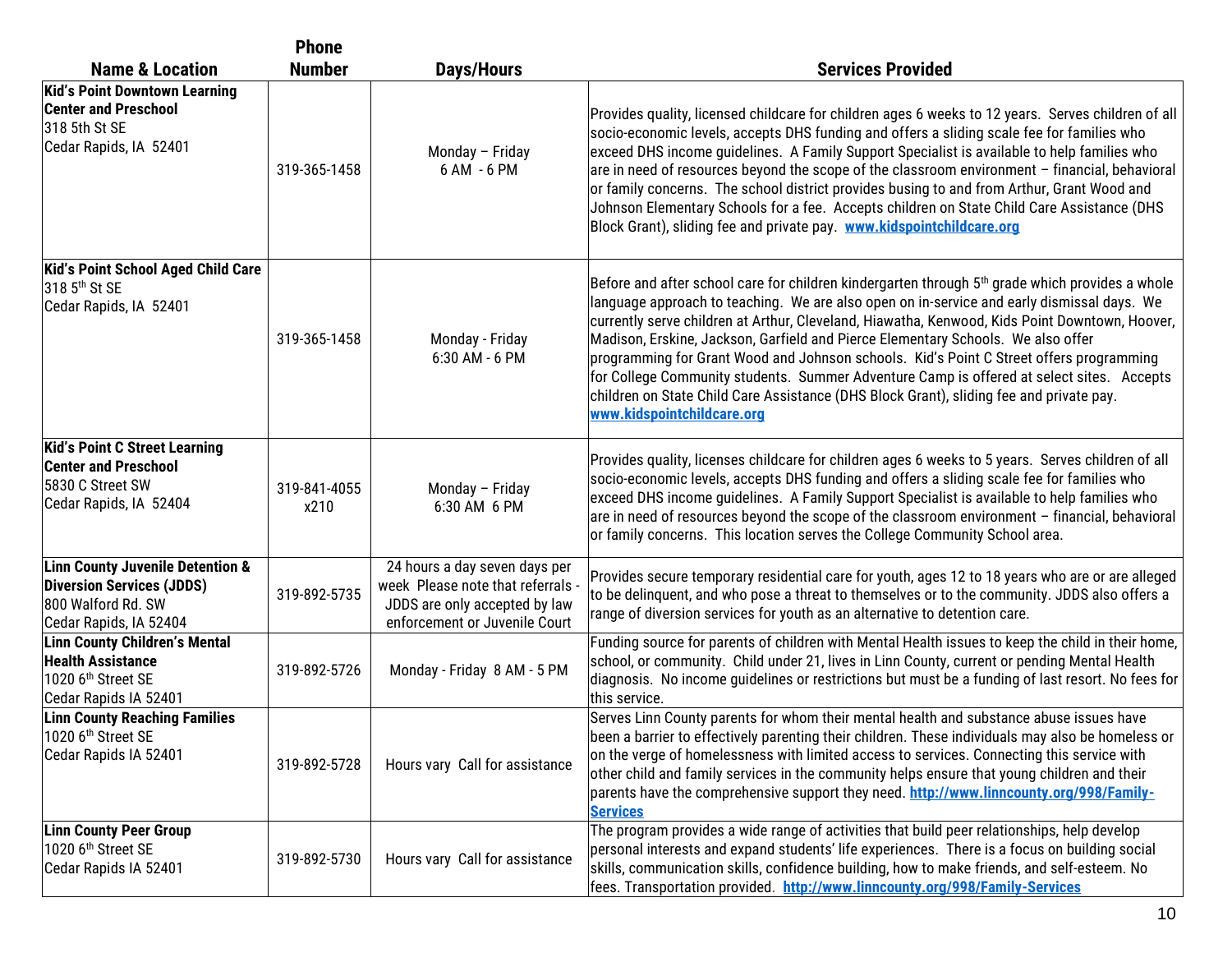|                                                                                                                                                                                     | <b>Phone</b>                                                   |                                                                                                                                                                                          |                                                                                                                                                                                                                                                                                                                                                                                                                                                                                                                                                                                                                                                                                                                                                                                                                 |
|-------------------------------------------------------------------------------------------------------------------------------------------------------------------------------------|----------------------------------------------------------------|------------------------------------------------------------------------------------------------------------------------------------------------------------------------------------------|-----------------------------------------------------------------------------------------------------------------------------------------------------------------------------------------------------------------------------------------------------------------------------------------------------------------------------------------------------------------------------------------------------------------------------------------------------------------------------------------------------------------------------------------------------------------------------------------------------------------------------------------------------------------------------------------------------------------------------------------------------------------------------------------------------------------|
| <b>Name &amp; Location</b>                                                                                                                                                          | <b>Number</b>                                                  | <b>Days/Hours</b>                                                                                                                                                                        | <b>Services Provided</b>                                                                                                                                                                                                                                                                                                                                                                                                                                                                                                                                                                                                                                                                                                                                                                                        |
| <b>Marion YMCA</b><br>3100 10th Ave<br>Marion, IA 52302                                                                                                                             | 319-377-7361                                                   | Monday - Friday 5:30 AM - 9 PM<br>Saturdays 7 AM - 4 PM<br>Sundays 12 PM - 4 PM<br>Summer Hours:<br>Monday - Thursday<br>5:30 AM - 9 PM<br>Friday 5:30 AM - 7 PM<br>Saturday 7 AM - 3 PM | Offers Youth Development Programs. Fees based on a sliding fee scale. Based on household<br>lincome.<br>www.crmetroymca.org                                                                                                                                                                                                                                                                                                                                                                                                                                                                                                                                                                                                                                                                                     |
| YMCA at Mercy Health Plaza<br>5264 Council Street NE<br>Cedar Rapids, IA 52402                                                                                                      | 319-378-5955                                                   | Monday - Friday 5:30 AM -9 PM<br>Saturdays 7 AM - 4 PM<br>Sundays 10 AM - 2 PM                                                                                                           | Serves children 12 and older. The facility has work out equipment and fitness classes available.<br>www.crmetroymca.org                                                                                                                                                                                                                                                                                                                                                                                                                                                                                                                                                                                                                                                                                         |
|                                                                                                                                                                                     | 319-286-5434                                                   | (SafeKIDS) Monday - Friday<br>7 AM - 4:30 PM                                                                                                                                             | The Linn County Safe Kids Coalition is co-lead by the Cedar Rapids Police and Fire Departments<br>and is made up of safety professionals from around the county. The coalition works to reduce<br>unintentional injuries and death in children ages 0-19. Unintentional injuries are often<br>preventable and are the number one killer of kids in the United States. Each year, Linn County<br>Safe Kids hands out hundreds of free bicycle helmets to local kids, gives safety presentations<br>throughout the community, and offers child safety seat checks. Linn County Safe Kids Coalition<br>hosts a child safety seat check event (by appointment only) on the second Thursday of every<br>other month at McGrath's in Hiawatha. Appointments can be made by calling (319) 654-2221<br>www.safekids.org |
| <b>Metro Care Connection</b><br>Office: 1212 7 <sup>th</sup> St SE<br>Cedar Rapids, IA 52401<br>Clinics: Metro High School,<br>Jefferson High School, Kennedy<br><b>High School</b> | 319-558-2481                                                   | Monday - Friday 8 AM - 4 PM<br>(school year)<br>No summer hours                                                                                                                          | Provides school-based health care to students (and their siblings) in the Cedar Rapids<br>Community School District. Focus is on those without access to other care. Services include<br>health care (physical examinations, immunizations, treatment of minor illness, prescriptions for<br>medications), mental health counseling and substance abuse counseling. Staffed by pediatric<br>nurse practitioners, mental health therapists and substance abuse counselors.                                                                                                                                                                                                                                                                                                                                       |
| <b>Olivet Neighborhood Mission and</b><br><b>Head Start</b><br>230 10th St NW<br>Cedar Rapids, IA 52405                                                                             | 319-364-7946                                                   | Tuesday - Friday<br>8:30 AM -11:30 AM<br>Saturday 9 AM - 11:30 AM                                                                                                                        | Clothing Closet: Clothes (newborn through adult) and household items free or nominally priced.<br>Food Pantry: Tuesday through Friday from 8:30AM to 11:30AM. Saturday 9 AM - 11:30 AM.<br>After School Program: Youth, 5-13 years, Monday through Friday from 3:30 PM to 6 PM.<br>(Through Boys & Girls Club) Summer Recreation: 8:30 AM to 5:30 PM, Monday through Friday.<br>(Through Boys & Girls Club at 237 10 <sup>th</sup> Street NW)                                                                                                                                                                                                                                                                                                                                                                   |
| <b>Family Educator Partnership</b><br>4401 6th St SW<br>Cedar Rapids, IA 52404                                                                                                      | 319-929-3786                                                   | Monday - Friday 8 AM - 4:30 PM<br>(Resource library)                                                                                                                                     | One to one consultation with parents and professionals, resource library and website newsletter<br>services related to working with and parenting individuals with disabilities.<br>www.qwaea.org                                                                                                                                                                                                                                                                                                                                                                                                                                                                                                                                                                                                               |
| Planned Parenthood of the<br><b>Heartland</b><br>3425 1st Ave SE, Ste 100<br>Cedar Rapids, IA 52402                                                                                 | 319-363-8572<br>Call for<br>appointment<br>Walk-ins<br>welcome | Monday 9 AM - 5 PM<br>Tuesday 11 AM - 7 PM<br>Wednesday 9 AM - 5 PM<br>Thursday 9 AM - 3 PM &<br>Friday 11 AM - 4 PM<br>(Thursday & Friday: pick up<br>supplies only)                    | PPECI provides programs and resources to help parents/other trusted adults become ask-able<br>adults, and be the main source of accurate sexual health information for the youth in their lives.<br>PPECI provides nationally and state recognized research proven effective curricula for middle<br>and high school aged youth. All programs are medically accurate, age-appropriate<br>comprehensive sex education. PPECI can tailor programs for all ages/developmental stages<br>and any size group of youth or adults. Topics include: Reproductive Health, Puberty, Gender<br>Roles, Abstinence, Contraceptives, STI Prevention, Unintended Pregnancy Prevention, Healthy<br>Relationships, Communication, Goal Setting, Decision Making, etc. Learn more by visiting<br>www.ppheartland.org              |